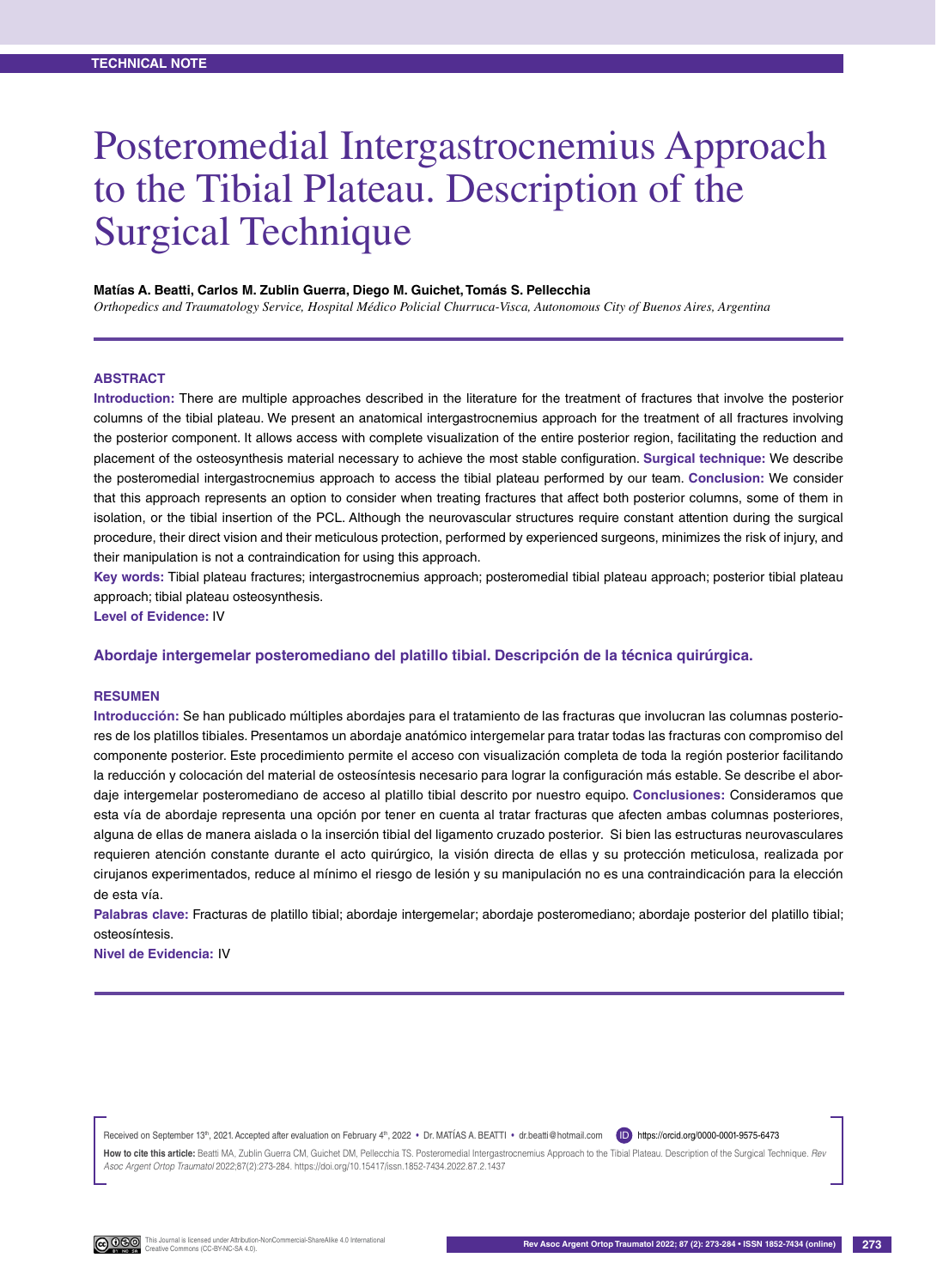## **IntroducTION**

Several approaches have been described for the treatment of fractures involving the posterior columns of the tibial plateaus. 7% of all tibial plateau fractures compromise the posterolateral column, 1 which, due to its anatomical features, is difficult to access. To date, no single approach has been described that allows the treatment of this entire sector. The management principles of all tibial plateau fractures are based on the anatomical reconstruction of the articular surface, the restoration of the mechanical axis and length of the tibia in the coronal and sagittal planes, and the absolute stability to allow early mobilization and avoid joint collapse.2

For many years, tibial plateau fractures were treated only anteriorly or using a posteromedial approach that allowed, with some limitations, to stabilize the posteromedial column. The use of posterior accesses was disregarded due to their technical difficulty associated with high complication rates. Surgery in the posterior region of the knee can be challenging due to the presence of neurovascular structures at risk, such as the tibial nerve, popliteal artery and vein, lateral and medial sural cutaneous nerve, anterior tibial vascular bundle (known as trifurcation), and the common fibular nerve, so it is rarely used in routine practice. A safe and successful posterior approach requires detailed anatomical knowledge of the location of these structures and their possible variants.<sup>2-4</sup> Tomaszewski et al.<sup>5</sup> proposed a classification based on the variations in the origin of the anterior tibial artery in relation to the popliteus muscle, which we consider very useful to know in order to reduce the risk of vascular injury.

Currently, multiplanar and 3D CT reconstructions are used for the evaluation of joint involvement.6-10 Based on these new imaging advances, Luo et al.<sup>11</sup> proposed the three-column theory, emphasizing the relevance of fractures oriented in the coronal plane. Chang et al.<sup>12</sup> proposed dividing the articular surface into four quadrants to better understand these injuries.

The new Kfuri-Schatzker<sup>13</sup> classification brings these concepts together and introduces the idea of the "main" fracture plane". The recognition of the main fracture plane is essential for preoperative planning, as well as the correct positioning of the patient, the choice of the surgical approach, and determining where to place the osteosynthesis material to achieve the most stable fixation.

We know that placing the osteosynthesis material in the fracture plane is essential to achieving correct stabilization of the tibial ring.13,14 Direct access to the fracture site is the only way to achieve this. In cases of compromise of the posterior columns, not treating them by direct access leads to poor reduction and insufficient stabilization which translates into worse functional results.<sup>15</sup>

The objective of this study is to present a gastrocnemius splitting anatomic approach to treat all fractures with posterior component involvement. This approach achieves complete visualization of the entire posterior region, facilitating the reduction and placement of the osteosynthesis material necessary to achieve the most stable configuration.

## **Surgical technique**

*Patient position:* The surgical position of choice is ventral decubitus, with a subsequent positional change of the patient for a lateral or medial anterior parapatellar approach depending on the involvement and need for implant placement; or a floating position (Figure 1) that allows the change in the position of the patient with external and internal rotation of the affected limb without the need to change the surgical fields.



**Figure 1.** Floating position. It allows changes in the position of the limb for intraoperative access to the posterior and anterior plateau as needed.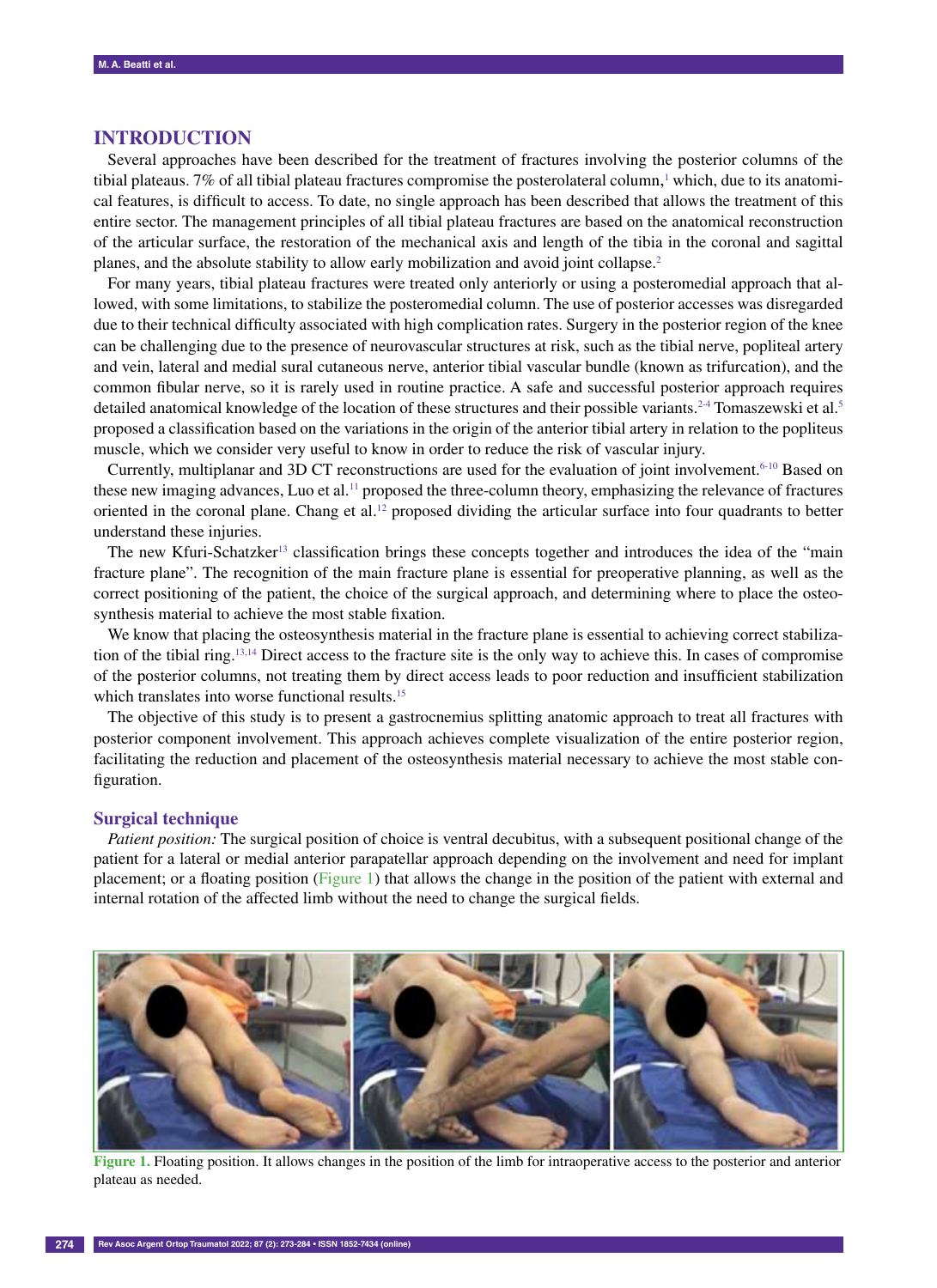*Description of the approach:* Patient under subarachnoid anesthesia (spinal block). It is preferred not to use a hemostatic cuff, as this makes it easier to recognize the vascular structures, protect them during surgery, and perform correct hemostasis and the necessary ligatures for the release and mobilization of the popliteal neurovascular bundle. It also facilitates closure without soft tissue edema and minimizes the possibility of deep vein thrombosis.

*Skin incision:* A vertical approach centered on the midline is performed, taking the skin line between the gastrocnemius heads as a reference (Figure 2). The approach will be extended proximally and distally on demand as required by the fracture. An inverted L-shaped skin approach with a longitudinal branch at the medial level and a transverse branch at the level of the fold can also be used (Figure 3).



**Figure 2.** Dermographic marking of the medial posterior approach.



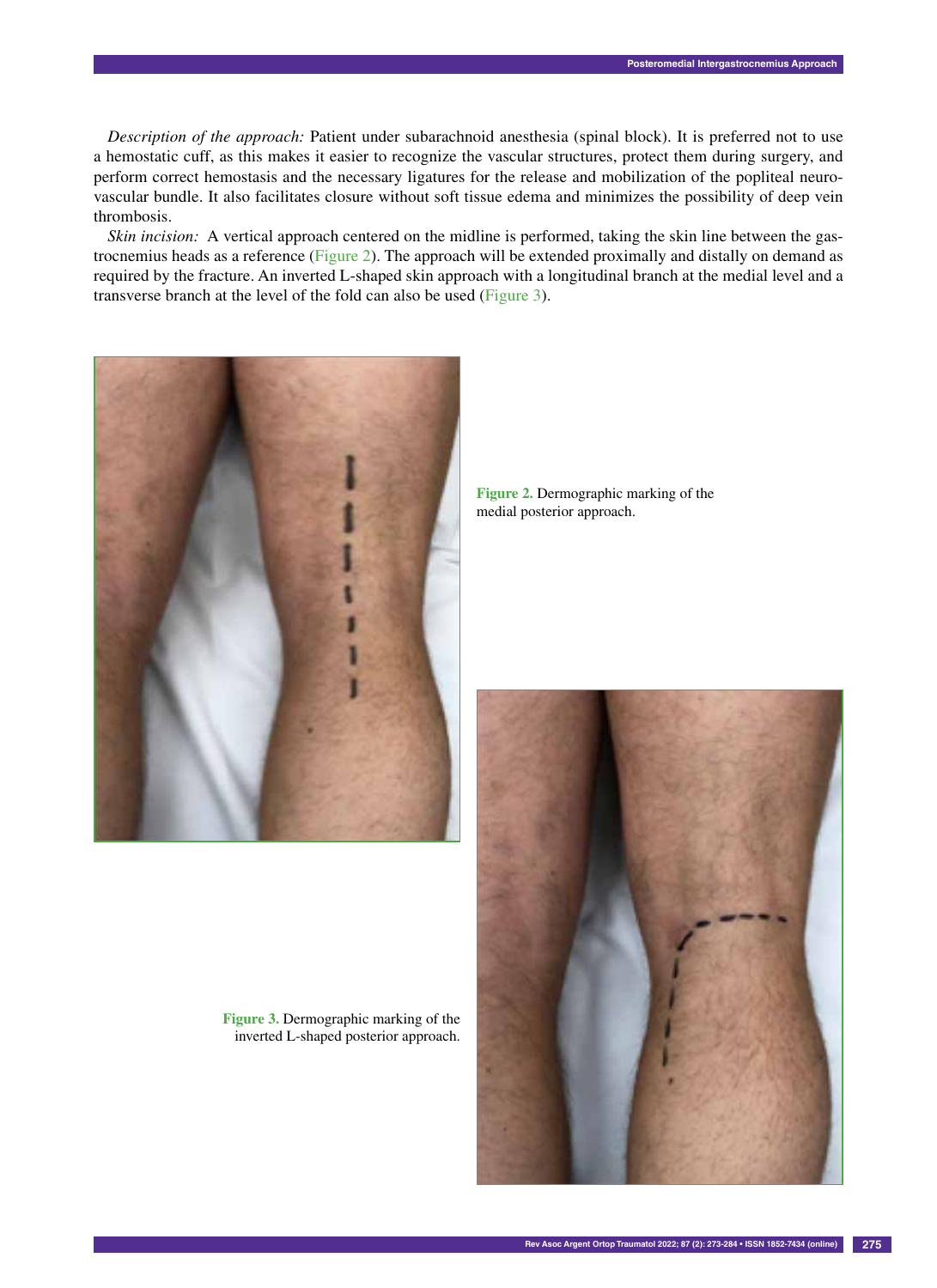The superficial fascia is sectioned and the small saphenous vein is immediately visualized together with the sural cutaneous nerve running over the gastrocnemius midline (Figure 4).



**Figure 4.** Opening of superficial fascia, visualization of the small saphenous vein and sural cutaneous nerve, and release for their repair.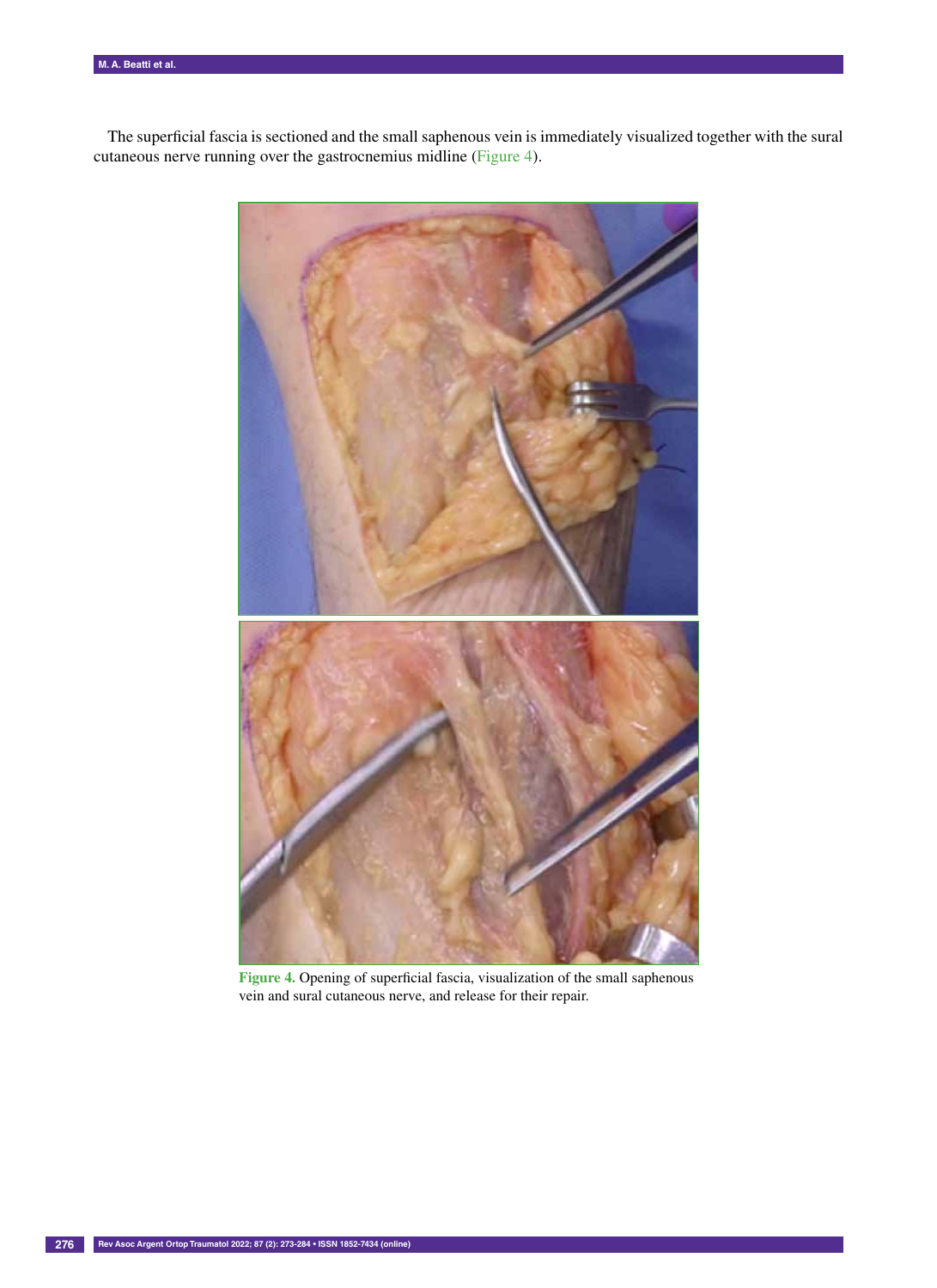By means of blunt dissection, the gastrocnemius heads are separated, exposing the popliteal fossa (Figures 5 and 6). The release of the popliteal neurovascular bundle in order to mobilize it usually requires ligation of its inferomedial and inferolateral genicular branches without compromising the irrigation of this anatomical sector due to its multiple anastomoses. It is advisable to perform this maneuver with slight knee flexion to avoid its tension. If necessary, the release can be extended to the soleus arch. Special care should be taken with the medial gastrocnemius nerve whose iatrogenic injury may cause its denervation and consequent atrophy.



**Figure 5.** Blunt dissection of both gastrocnemius bellies performed with the index finger.



**Figure 6.** Popliteal neurovascular bundle recognition and release. If necessary, ligation of its collateral vessels is performed on demand to be able to mobilize the bundle as needed.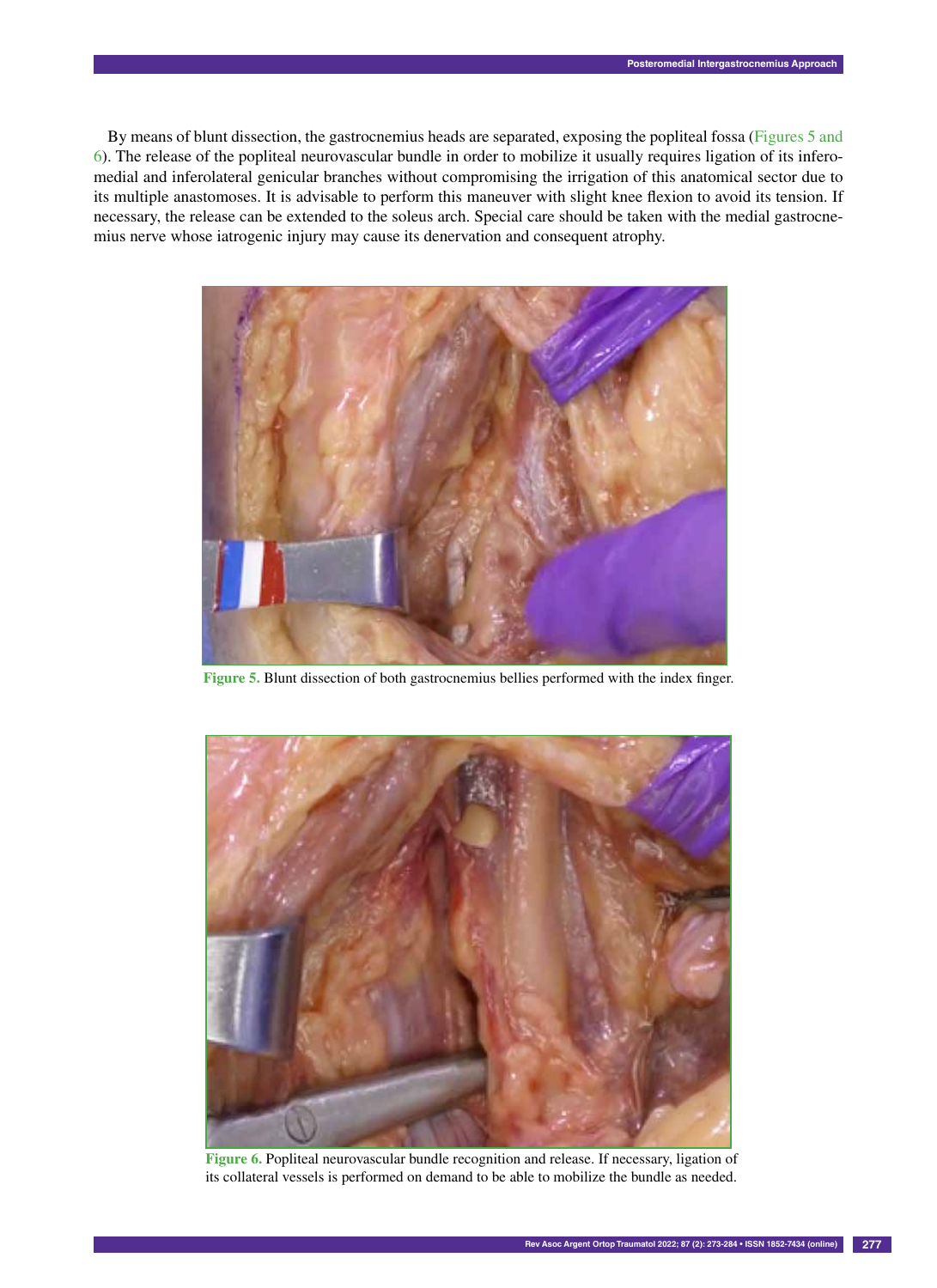With a blunt separator, the popliteal bundle can be lateralized or medialized as required, thus creating two triangular working windows, one medial and one lateral. The medial window is framed by the popliteal bundle (artery) on its lateral side and the semimembranosus and medial belly of the gastrocnemius (Figure 7). The lateral window is framed by the popliteal bundle (nerve) on its medial side, the biceps femoris muscle, and the lateral belly of the gastrocnemius (Figure 8).



**Figure 7.** The medial window is completely exposed. The popliteal neurovascular bundle can be seen on the right side of the image forming the base of a triangle with its sides formed by the internal gastrocnemius and the semimebranosus at its upper part.

**Figure 8.** The lateral window is observed in its complete exposure. The image does not correspond to the same subject since the fracture did not require reaching the posterolateral wall. It is observed how the popliteal bundle is displaced medially, forming the base of the window, with its upper side formed by the biceps femoris and the common fibular nerve (external popliteal sciatic nerve) and its lower side formed by the external gastrocnemius.

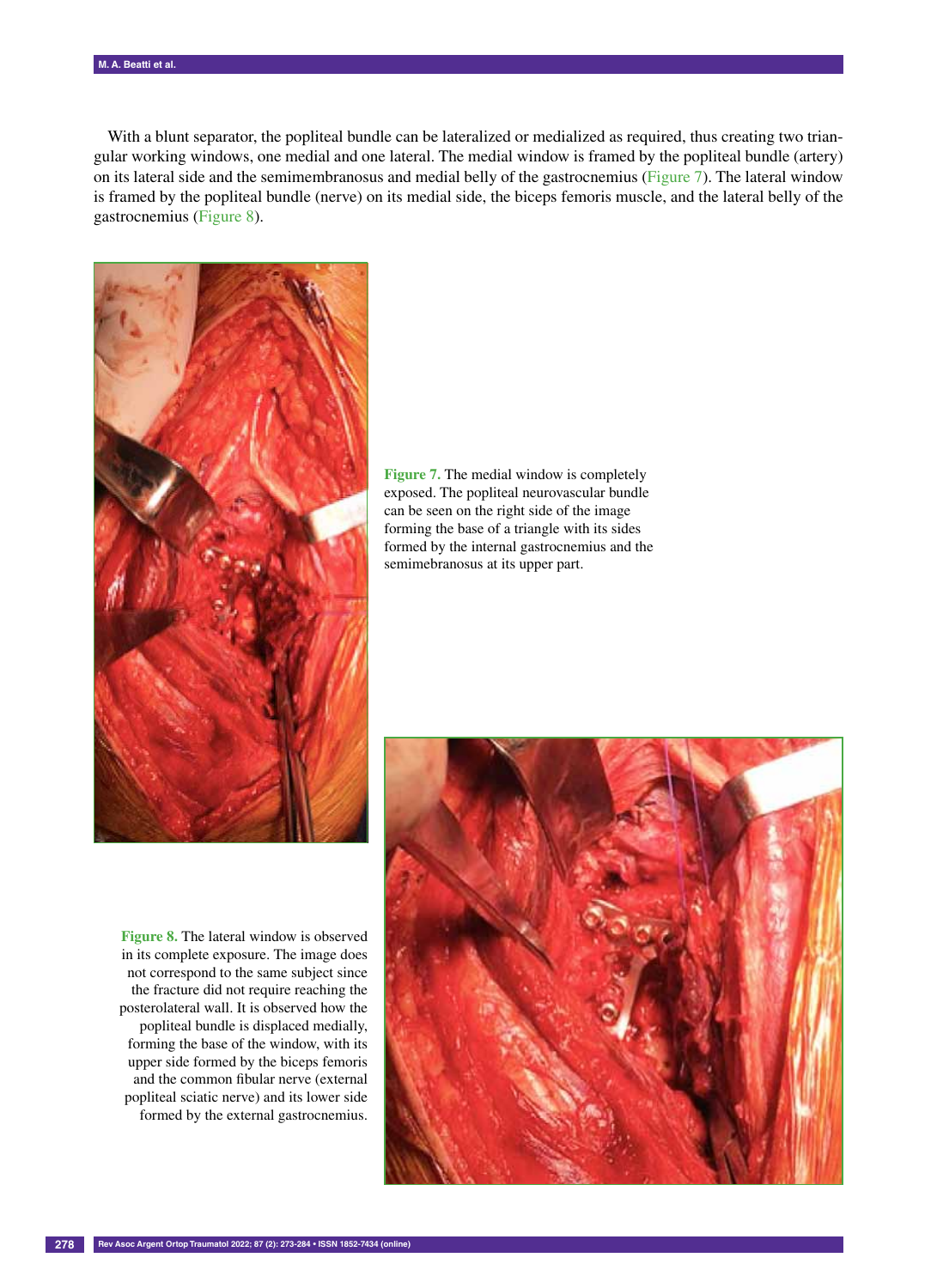To widen the approach, tenotomy of one or the other head of the gastrocnemius can be performed taking into account its subsequent reinsertion. The plantaris muscle can be split in the lateral window. The dissection of the popliteus muscle is performed from its insertion at the medial side in a superolateral direction towards the posterior side of the external plateau (Figure 9).



**Figure 9.** The dissection of the popliteus muscle is observed from the lateral end of the articular side of the plateau towards medial to expose the posterior aspect of the plateau.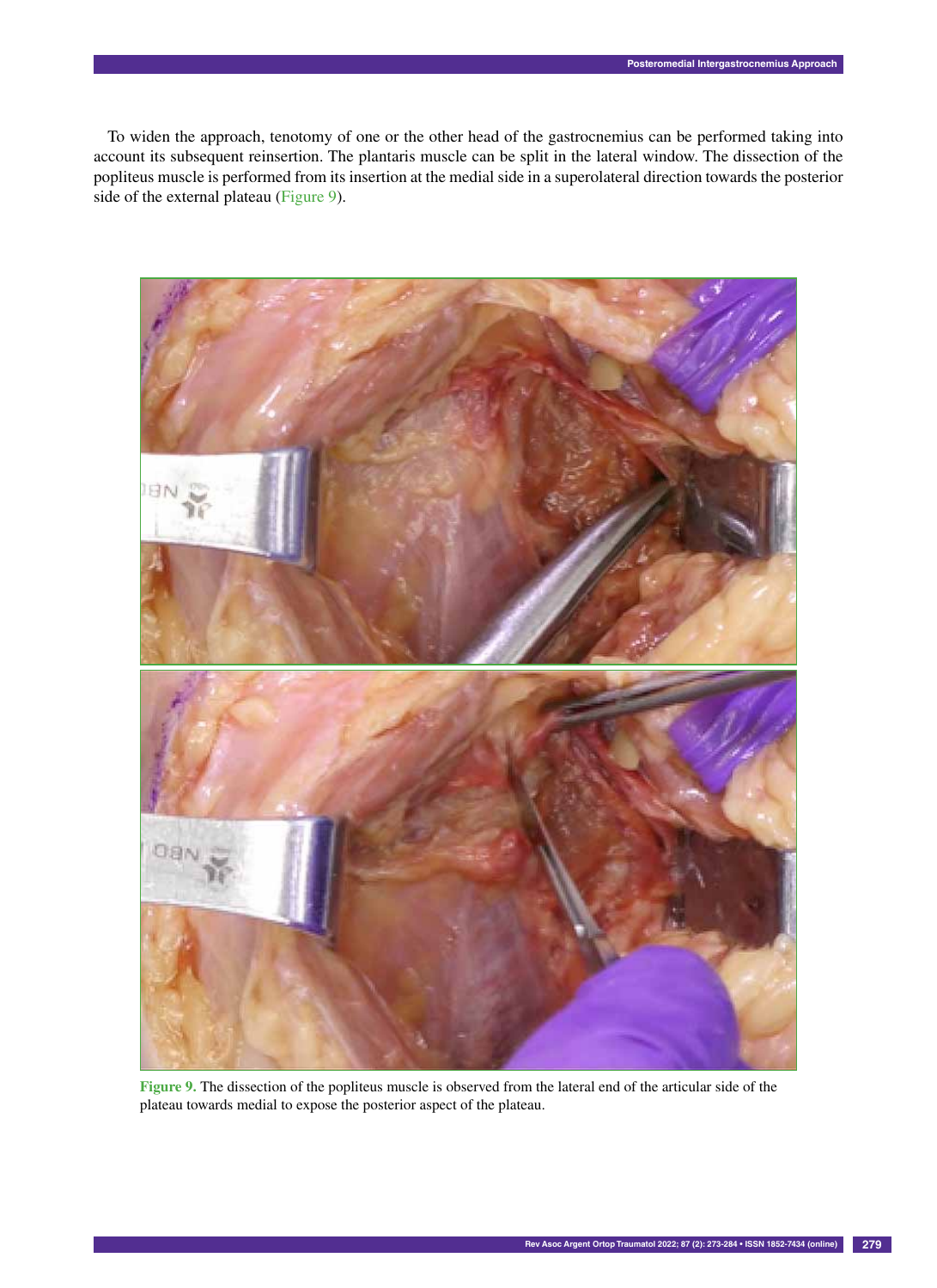The curettage of the popliteus muscle in a distal direction exposes the entire bone surface (Figure 10). This should be done neatly and with correct visualization to avoid any possible injury in case there is an aberrant anterior tibial artery below this muscle. If the approach is used to repair the PCL, it is not necessary to resect the popliteus muscle.



**Figure 10.** The curettage of the popliteus muscle leaves the entire bone surface exposed.

Capsulotomy allows the joint to be exposed in order to place the osteosynthesis material (Figures 11). We use the femoral distractor to obtain greater joint visualization.

For the closure, it is important not to forget to reinsert the popliteus muscle and the gastrocnemius heads in those cases where their dissection was necessary. Then, the deep and superficial fascia, subcutaneous cellular tissue, and skin are closed with simple sutures.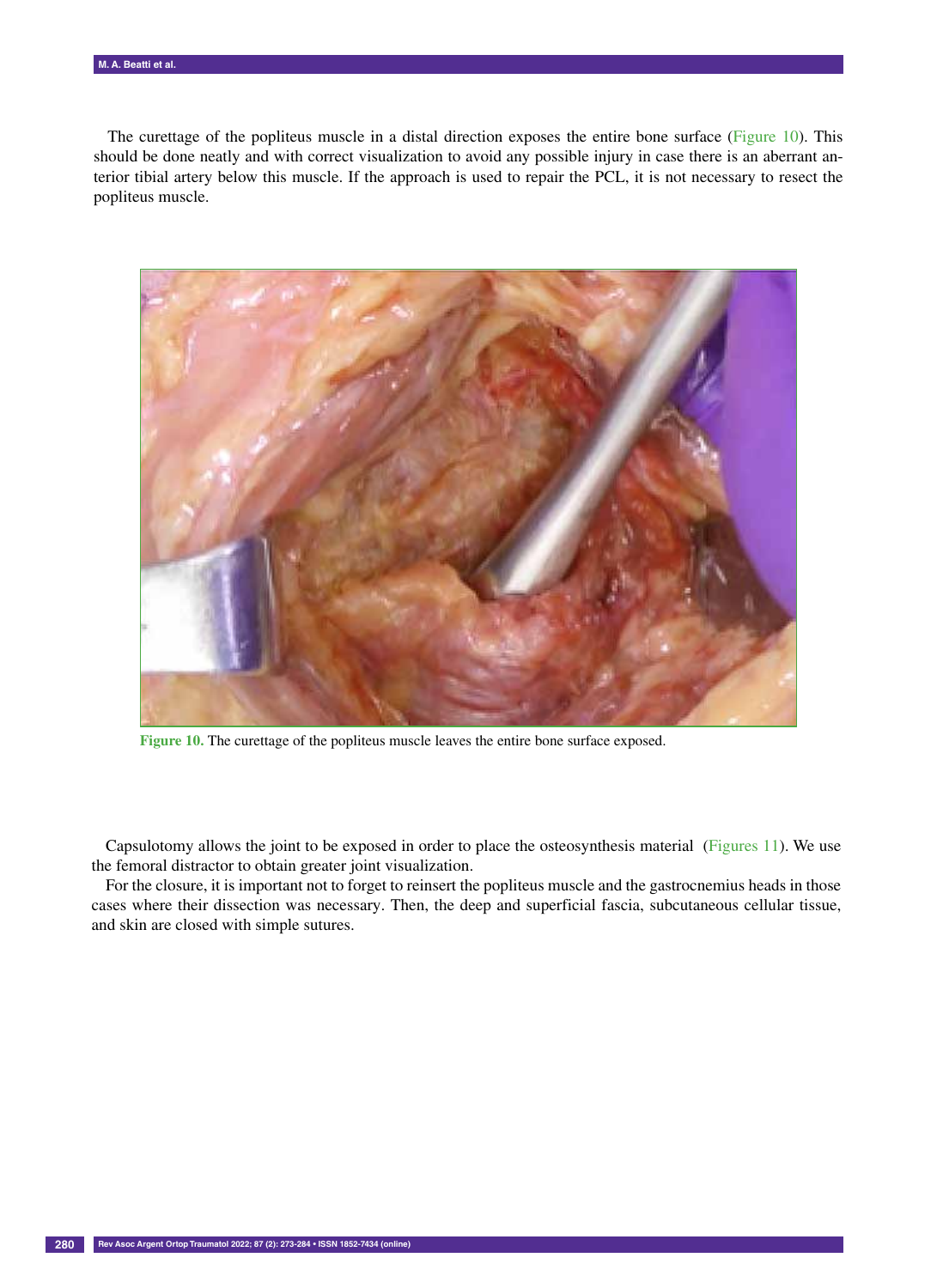

**Figure 11.** The posterior and lateral aspects and the possible placement of the osteosynthesis material with their respective radioscopic controls are observed.

## **DiscuSsiOn**

Tibial plateau fractures account for about 1% of all fractures; 55-70% correspond to the lateral plateau; 10-23%, to the medial plateau; and 30% involve both.<sup>16</sup> The study by Yang et al.<sup>1</sup> revealed that of all posterior column injuries, 45.7% compromise the posteromedial column; 35.1%, the posterolateral column; and 19.2%, both posterior columns.

It is important to highlight the importance of understanding the anatomical variables of the popliteal artery and its branches as described in the research of Tomaszewski et al.<sup>5</sup> and Bose and Ramanathan<sup>17</sup>. The former proposed the classification based on the origin of the anterior tibial artery and its variants which we consider vital to understand in order to avoid any risk of vascular injury. We suggest including an angiotomography study for pre-surgical planning.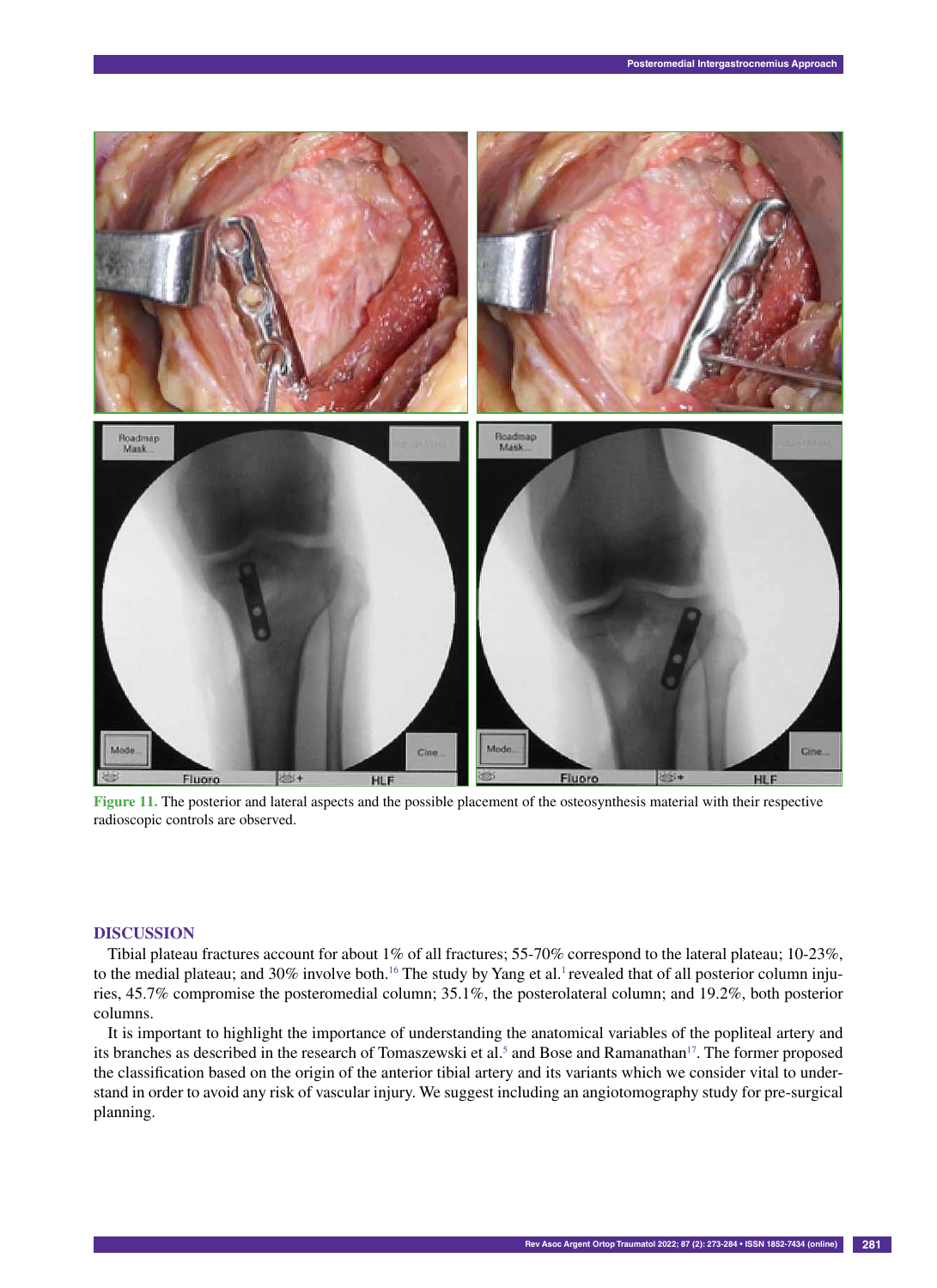Open reduction and internal fixation are traditionally performed by anterolateral and medial approaches. Initially, posterior approaches were discouraged due to their technical difficulty due to both the complex anatomy of the region and the high risk of both vascular and nerve iatrogenic injury. Currently, not performing adequate stabilization of the fragments by posterior approach is understood as a failure in the treatment of the fracture, due to the worse functional outcomes.<sup>18</sup>

In the decade of 1960, Trickey<sup>19</sup> described the use of a similar interval to the approach proposed by our team for the reinsertion of the posterior cruciate ligament. The field of work was very limited and, due to its use, the modifications introduced by our team for the extension of the approach or the opening of the popliteus muscle to reach the posterolateral region were not necessary.

In 1993, Hoppenfeld and DeBoer<sup>20</sup> described a posteromedial approach that they did not initially use for the treatment of fractures. Continuing this line of work, in 1997. De Boeck and Opdecam<sup>21</sup> published an article about seven patients treated by this approach. Georgiadis<sup>22</sup> treated four patients with a double approach, anterior and posteromedial, for the said fragment.

In 1997, Lobenhoffer et al.<sup>10</sup> described an approach that allowed access to the posteromedial region of the tibial plateau and PCL, reproducible and relatively safe in vascular terms, by using the interval between the pes anserinus and the internal gastrocnemius. Its limitation is that it does not allow reaching the posterolateral region. At the same time, they described a posterolateral approach with osteotomy of the fibular neck, which improves the limited access described by Minkoff for the treatment of an osteoid osteoma and later modified to treat fractures together with Jaffe and Menendez.23 The proximal fibular osteotomy achieves an acceptable working field, but it is a traumatic procedure that adds comorbidities, such as the release of the posterolateral angle and great periosteal separation, with important structures at risk, such as the common fibular nerve (external popliteal sciatic nerve).

In 2010, Frosch and Balcare $k^{24}$  described an approach without fibular osteotomy that allowed adequate visual access and reduced iatrogenic injury to the soft tissues and structures of the posterolateral angle. When using the interval between the biceps femoris muscle and the head of the lateral gastrocnemius, it is necessary to identify the common fibular nerve (external popliteal sciatic nerve) and its mobilization in the surgical procedure, with the risk of a possible intraoperative injury.

Our approach uses the intergastrocnemius interval, anatomically located in a medial position that allows access to both posterior columns at the same time. Thus, it offers an adequate surgical field that enables correct visualization and simplifies achieving adequate reduction and stabilization. The possibility of extending it and using the popliteal bundle as a mobile element, medializing it to generate a second working window, is useful when simple lateralization is insufficient to comfortably reach the posterolateral angle. This allows all fractures involving the posterior columns to be treated with a single approach and makes it a reproducible, useful, and versatile way of working. The presence of the popliteal bundle in the surgical field allows us to protect it correctly, reaching a high level of safety.

#### **ConclusionS**

––––––––––––––––––

We believe that this approach represents an option to consider when treating fractures involving both posterior columns, either one of them in isolation, or the tibial insertion of the PCL. Although the neurovascular structures require constant attention during the surgical procedure, the direct vision of these structures and their meticulous protection, performed by experienced surgeons, minimizes the risk of injury and their manipulation is not a contraindication for the choice of this approach.

Conflicts of interest: The authors declare no conflicts of interest.

C. M. Zublin Guerra ORCID ID: https://orcid.org/0000-0002-7333-8219

D. M. Guichet ORCID ID: https://orcid.org/0000-0003-4259-0179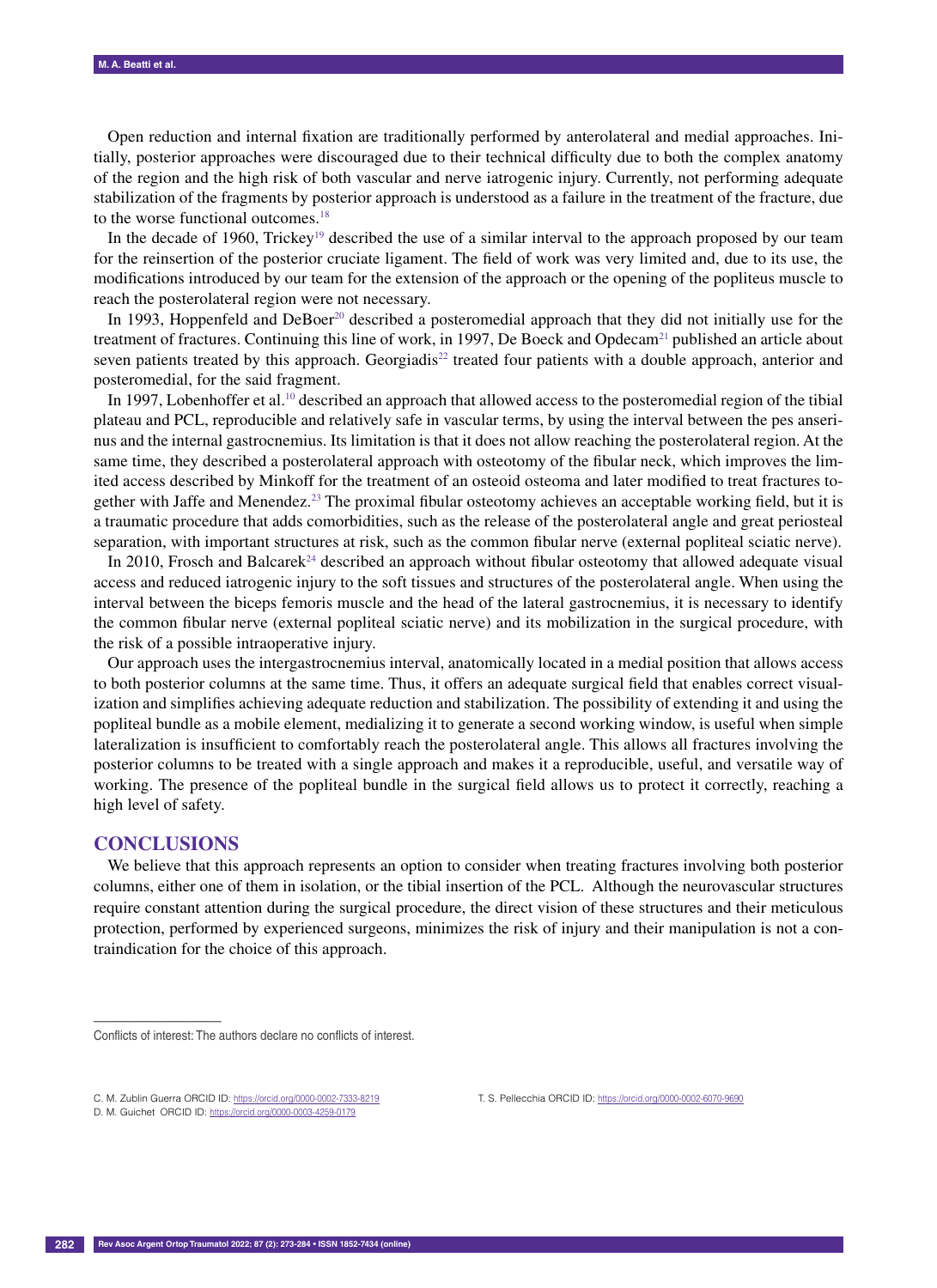## **REFERENCES**

- 1. Yang G, Zhai Q, Zhu Y, Sun H, Putnis S, Luo C. The incidence of posterior tibial plateau fracture: an investigation of 525 fractures by using a CT-based classification system. *Arch Orthop Trauma Surg* 2013;133(07):929-34. https://doi.org/10.1007/s00402-013-1735-4
- 2. Scheu Gonçalves M, Carredano González X, Colmenares Sandoval O, Yáñez Lagos C, Donoso Martínez R, et al. Principios quirúrgicos en fracturas de platillos tibiales con compromiso de columna posterior. *Rev Chil Ortop Traumatol* 2018;59(01):22-34. https://doi.org/10.1055/s-0038-1641563
- 3. Berihu BA, Debeb YG. Anatomical variation in bifurcation and trifurcations of sciatic nerve and its clinical implications: in selected university in Ethiopia. *BMC Res Notes* 2015;8(01):633. https://doi.org/ 10.1186/s13104-015-1626-6
- 4. Kim D, Orron DE, Skillman JJ. Surgical significance of popliteal arterial variants. A unified angiographic classification*. Ann Surg* 1989;210(06):776-81. https://doi.org/10.1097/00000658-198912000-00014
- 5. Tomaszewski KA, Popelsuzko P, Graves M, Pekala P, Henry B, Roy J, et al. The evidence-based surgical anatomy of the popliteal artery and the variations in its branching patterns. *J Vasc Surg* 2017;65(2):521-529.e6. https://doi.org/10.1016/j.jvs.2016.01.043
- 6. Hackl W, Riedl J, Reichkendler M, Benedetto KP, Freund M, Bale R. Preoperative computerized tomography diagnosis of fractures of the tibial plateau. *Unfallchirurg* 2001;104(6):519-23. https://doi.org/10.1007/s001130170115
- 7. Brunner A, Horisberger M, Ulmar B, Hoffmann A, Babst R. Classification systems for tibial plateau fractures; does computed tomography scanning improve their reliability*? Injury* 2010;41(2):173-8. https://doi.org/ 10.1016/j.injury.2009.08.016
- 8. Doornberg JN, Rademakers MV, van den Bekerom MP, Kerkhoffs GM, Ahn J, Steller EP, et al. Two-dimensional and three-dimensional computed tomography for the classification and characterization of tibial plateau fractures. *Injury* 2011;42(12):1416-25. https://doi.org/10.1016/j.injury.2011.03.025
- 9. Castiglia MT, Nogueira-Barbosa MH, Messias AMV, Salim R, Fogagnolo F, Schatzker J, et al. The impact of computed tomography on decision making in tibial plateau fractures. *J Knee Surg* 2018;31(10):1007-14. https//doi.org/10.1055/s-0038-1627464
- 10. Lobenhoffer P, Gerich T, Bertram T, Lattermann C, Pohlemann T, Tscherne H, et al. Treatment of posterior tibial plateau fractures via posteromedial and posterolateral exposures. *Unfallchirurg* 1997;100(12):957-67. https://doi.org/10.1007/s001130050218
- 11. Luo CF, Sun H, Zhang B, Zeng BF. Three-column fixation for complex tibial plateau fractures. *J Orthop Trauma* 2010;24(11):683-92. https://doi.org/10.1097/BOT.0b013e3181d436f3
- 12. Chang SM, Hu SJ, Zhang YQ, Yao MW, Ma Z, Wang X, et al. A surgical protocol for bicondylar four-quadrant tibial plateau fractures. *Int Orthop* 2014;38(12):2559-64. https://doi.org/10.1007/s00264-014-2487-7
- 13. Kfuri M, Schatzker J. Revisiting the Schatzker classification of tibial plateau fractures. *Injury* 2018;49(12):2252-63. https://doi.org/10.1016/j.injury.2018.11.010
- 14. Müller M, Algöwer M, Schneider R, Willeneger H. *Manual of internal fixation. Techniques recommended by the AO-ASIF group*. Springer-Verlag Science & Business Media; 1991.
- 15. Zeng ZM, Luo CF, Putnis S, Zeng BF. Biomechanical analysis of posteromedial tibial plateau split fracture fixation. *Knee* 2011;18(1):51-4. https://doi.org/10.1016/j.knee.2010.01.006
- 16. Purnell ML, Larson AI, Schnetzler KA, Harris NL, Pevny T, Diagnosis and surgical treatment of Schatzker type IV variant biplanar medial tibial plateau fractures in alpine skiers. *Tech Knee Surg* 2007;6(1):17-28. Available at: http://citeseerx.ist.psu.edu/viewdoc/download?doi=10.1.1.622.1809&rep=rep1&type=pdf
- 17. Bose E, Ramanathan V. Anatomical variations and morphometric analysis of popliteal artery and its terminal branches in south indian population. *Int J Anat Res* 2017;5(3.3):4388-93. https://doi.org/10.16965/ijar.2017.346
- 18. Van den Berg J, Reul M, Nunes Cardozo M, Starvoyt A, Geusens E, et al. Functional outcome of intra-articular tibial plateau fractures: the impact of posterior column fractures. *Int Orthop* 2017;41(09):1865-73. https://doi.org/10.1007/s0
- 19. Trickey EL. Rupture of the posterior cruciate ligament of the knee. *J Bone Joint Surg Br* 1967;50(2):334-41. PMID: 5651340
- 20. Hoppenfeld S, DeBoer P. *Surgical exposures in Orthopaedics*. 2nd ed. Philadelphia, PA: Lippincott Williams Wilkins; 1994.